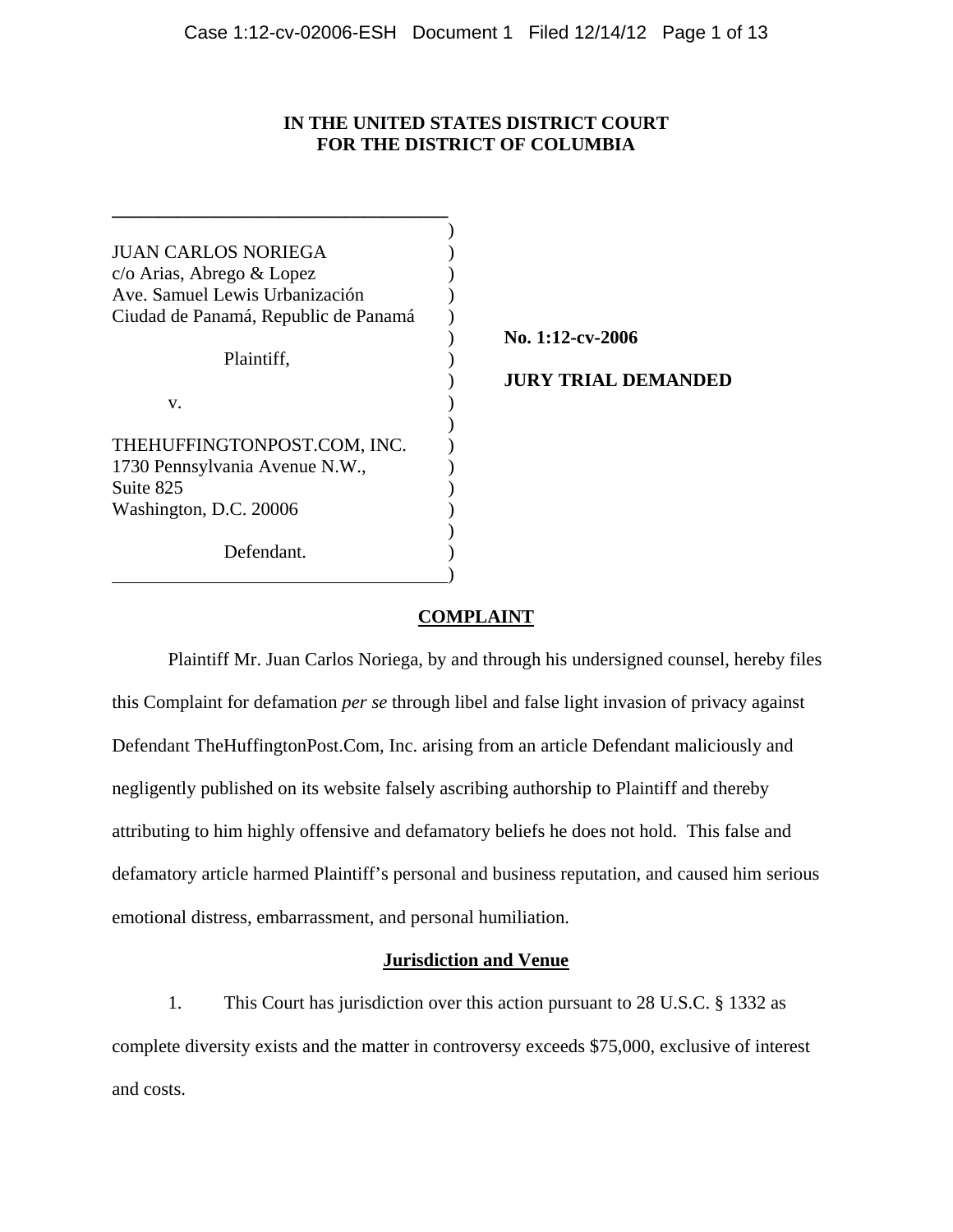## Case 1:12-cv-02006-ESH Document 1 Filed 12/14/12 Page 2 of 13

2. TheHuffingtonPost.com, Inc. is subject to the general personal jurisdiction of this Court exists pursuant to FRCP  $4(k)(1)(A)$  and D.C. Code. § 13-334(a) because its systematic and continuous contacts within the District of Columbia render it at home here.

3. TheHuffingtonPost.com, Inc. is subject to specific personal jurisdiction pursuant to D.C. Code § 13-423(a)(1), District of Columbia's long-arm statute because Defendant maintains an office in the District of Columbia, conducts business within the District through its local office and through its "HuffPost DC" website, and receives revenue from advertising targeted at District of Columbia residents.

4. Venue is proper in this District under 28 U.S.C. § 1391(b). Defendant has an office located within the District, a local chapter on the website for D.C. residents, and engages in regular business with D.C. residents and within the District.

#### **The Parties**

1. Plaintiff Juan Carlos Noriega ("Mr. Noriega") is a citizen and resident of the Republic of Panama. He holds an LL.M and is a lawyer and founding partner at the prestigious law firm Arias, Abrego, López & Noriega based in Panama City, Panama. Mr. Noriega specializes in Corporate Law and International Business Transactions. Many of his clients are from different countries, including from the United States of America.

2. At no time has Mr. Noriega ever held an account with TheHuffingtonPost.Com, Inc., submitted a comment, post, blog pitch, or had any other interaction with Defendant or its website.

3. Defendant TheHuffingtonPost.com, Inc. ("The Huffington Post") is a Delaware corporation with its principal place of business at 560 Broadway, Suite 401, New York, New York, 10012. Upon information and belief, it maintains an office at 1730 Pennsylvania Ave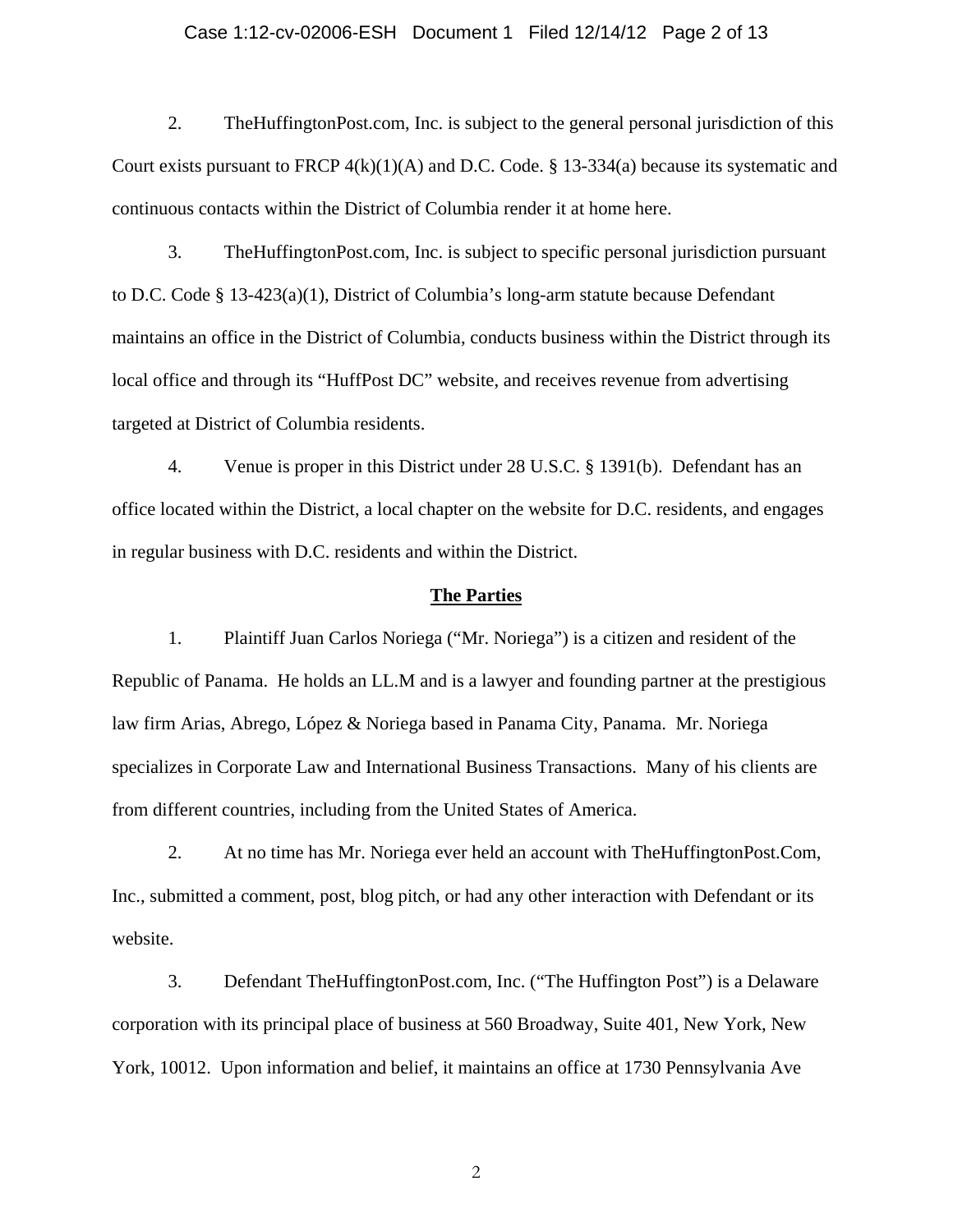## Case 1:12-cv-02006-ESH Document 1 Filed 12/14/12 Page 3 of 13

NW, Suite 825, Washington, D.C. 20006. Defendant was founded by Arianna Huffington, Kenneth Lerer, and Jonah Peretti, as "the internet newspaper" featuring various online news sources. Defendant published the article "The Primacy of the Rule of Law," falsely ascribing authorship to Plaintiff.

4. Defendant features a local news section titled "HuffPost DC" which specifically targets D.C. residents through local advertising and by providing local news, gossip, and information on restaurants, real estate, local attractions, events, D.C. impact, and the "best of D.C." Further, Defendant targets D.C. resident readership by providing links to thirty-seven D.C.-related external blogs such as, The Washington Post: D.C. Wire, Washingtonian: Capital, the Hill is Home,  $14<sup>th</sup>$  & You, and Georgetown Dish, among others. It also provides access to nineteen D.C.-related external news sources such as, the Washington Post: Local, the Washington Times: Local, and the Washington Business Journal.

5. Defendant is an information content provider responsible, in whole or in part, for the creation, development, and coverage of politics, media, business, entertainment, living, health, style, the green movement, world news, and comedy. It provides its own news, newsrelated blogs, and links to external online news sources. Articles are pitched to the "HuffPo Blog Team," Defendant's editorial board, much in the way freelance journalists do with other information providers such as the Washington Post, the Washington Times, and other news sources.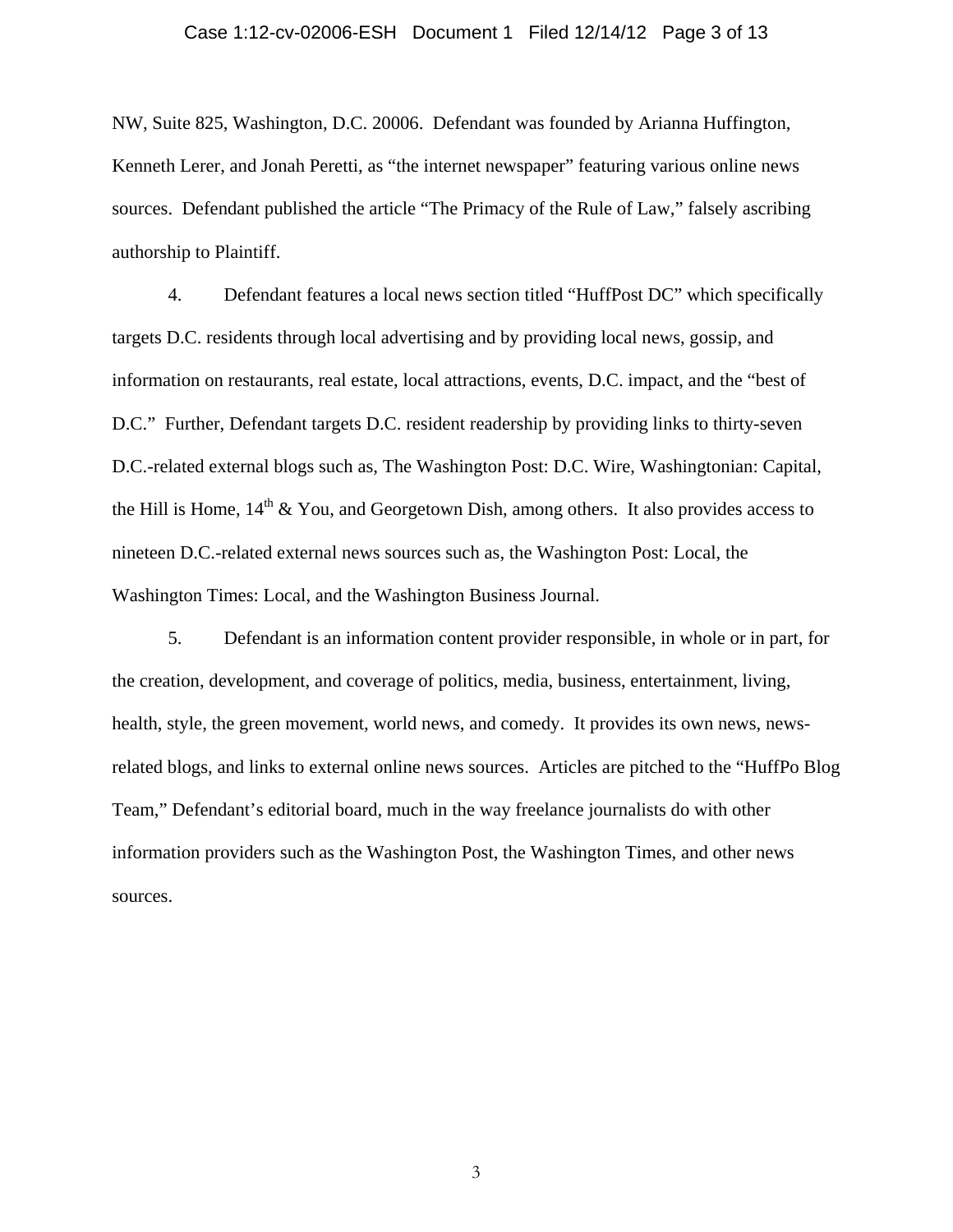## **Facts Common to Both Counts**

#### **Background Information on Publishing on Defendant's Website**

6. In order to publish any information on Defendant's website, a person must first create an account, which requests personal information. After creating an account, a person may freely comment on articles or reply to comments posted by other users.

7. Upon information and belief, in order to be able to publish an article, an accountuser must first contact the HuffPost Blog Team and pitch an idea to the team. If the HuffPost Blog Team approves the idea, it contacts the user to continue with the publication process. Further, only those that Defendant considers "signature contributors" will be able to publish articles on "The Blog," akin to the way freelance journalists become contributors to other newspapers.

## **Examples of Defendant's Further Participation in Editing and Publishing the Article**

8. On or around August 2, 2012, at 8:51 p.m. The Huffington Post published an article titled "The Primacy of the Rule of Law" ("the article") on its website at:

www.huffingtonpost.com/juan-carlos-noriega/shakeel-afridi-arrest\_b\_1735374.html.

9. Defendant falsely attributed the authorship of the article to Mr. Noriega. Attached hereto and incorporated herein by reference as **Exhibit A** is a true and correct copy of the article.

10. Defendant included in the article various adjectives such as "scary," "outrageous," and "infuriating" as tabs that compel the reader to "react" towards the article. *Id*.

11. Defendant listed various relevant terms at the top of the article, such as "Mr. Shakeel Afridi Pakistan," "Osama Bin Laden," "Vaccination," and "World News," and enabled the article to be linked to those terms when they appear anywhere throughout the website. *Id*.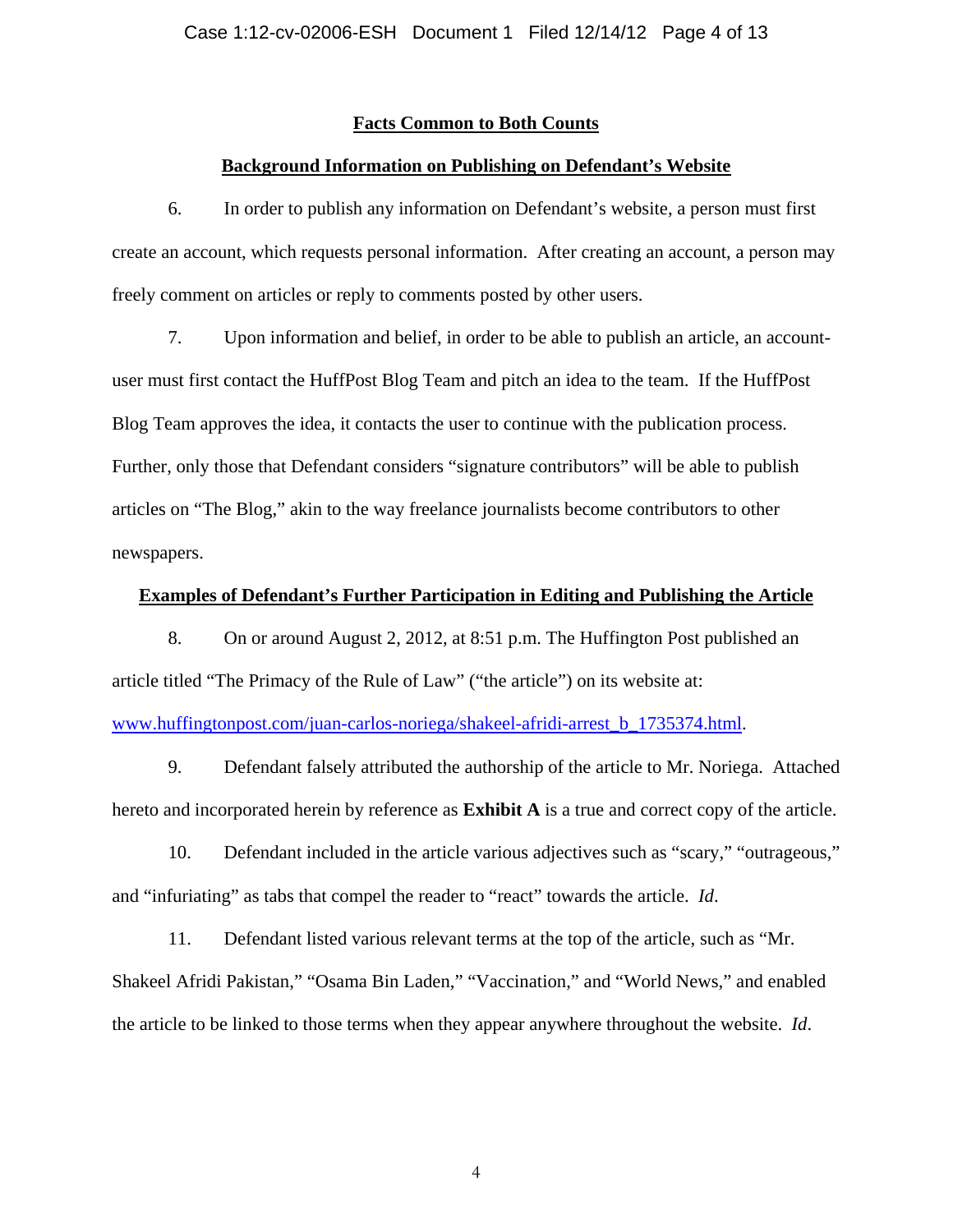## Case 1:12-cv-02006-ESH Document 1 Filed 12/14/12 Page 5 of 13

12. Defendant linked various words within the article to outside news sources relating to the same subject matter. *Id*.

13. Further, Defendant enabled the article to be mass-shared through social networking mediums such as Facebook, Twitter, Digg, Reddit, Stumbleupon, through iPhone, Blackberry, and Android devices, through email and by publicly recommending the article through Google. *Id*.

14. Defendant published a short biography and picture of Plaintiff linked to the article and listed his name as one of "HuffPost's signature lineup of contributors." The biography also displays the article. Attached hereto and incorporated herein by reference as **Exhibit B** is a true and correct copy of the biography as it appeared on The Huffington Post's website.

#### **The Article Is False and Defamatory**

15. Mr. Noriega did not write, submit, or consent to having the article, or his picture, posted on Defendant's website under his name.

16. Mr. Noriega does not and has never had an account with The Huffington Post and has never submitted any information, comments, blog-pitches, articles or had any other contact with Defendant or its website.

17. Mr. Noriega is a private figure and has not sought publicity regarding the issues discussed in the article nor has he sought to influence the outcome of those issues.

18. Subsequently after Mr. Noriega learned of the website article, he, through his undersigned counsel, informed Roy Sekoff, the Editor of the Huffington Post, that the article was not written by him and demanded that the article be fully retracted. Attached hereto and incorporated herein by reference as **Exhibit C** is a true and correct copy of that letter.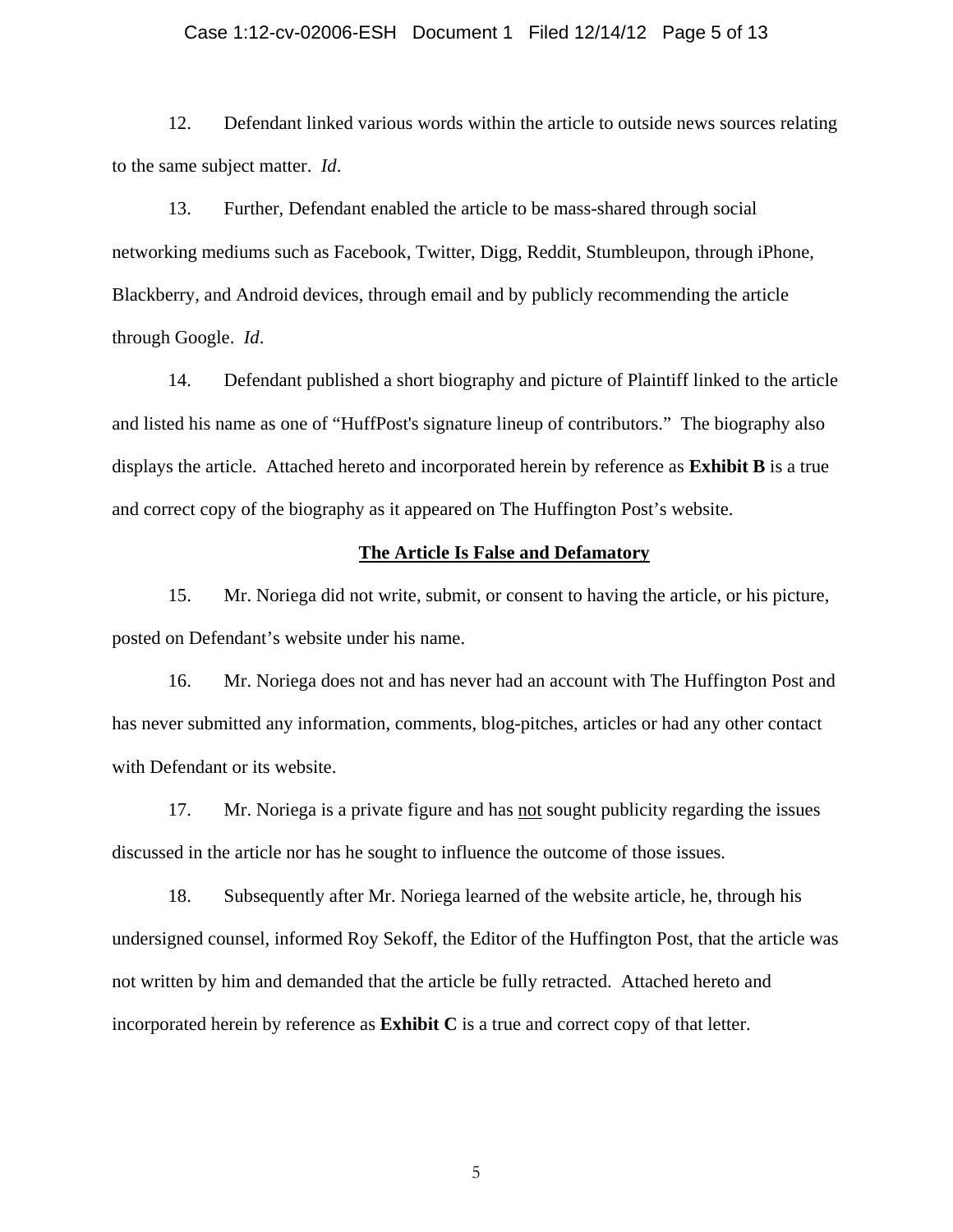## Case 1:12-cv-02006-ESH Document 1 Filed 12/14/12 Page 6 of 13

19. Despite the notice of the article's false and defamatory contents, The Huffington Post has failed to respond to Mr. Noriega's request to retract the article.

20. The article is false and defamatory on its face by imputing serious and egregious statements of beliefs regarding terrorism, Pakistan, bin Laden and severe criticism of the CIA and the United States government, that the Plaintiff does not hold. The following statements contained in the article serve as examples of the false and defamatory language that is offensive to a reasonable person:

a. "Although understandable in the emotional framework of Osama bin Laden, the outrage across the United States over the arrest of Dr. Shakeel Afridi, the Pakistani doctor who ran a sham vaccination program for the CIA in Abbottabad, is inconsistent with every nation's basic commitment to the rule of law." Ex. A ¶ 1.

b. "Demands by the United States to release Afridi prior to the completion of the legal process show a complete disregard for the fundamental principles of Pakistan's democracy and jurisprudence. Furthermore, this unwarranted interference may squander the novel opportunity this case provides to make further progress…" *Id.* ¶ 2.

c. "There are, of course, moral and ethical issues associated with Afridi's participation in a fake vaccination campaign, a clear violation of the Hippocratic oath, in one of the few countries on earth where polio cases are dramatically climbing. […] Now, suddenly, Pakistani parents, especially in the rural areas of the country, have become skeptical of vaccinations and inoculations in light of the CIA scam, and are refusing to immunize their children. […] the program has ground to a halt. The Taliban have threatened to kill doctors who participate in vaccinations." *Id.* ¶ 3.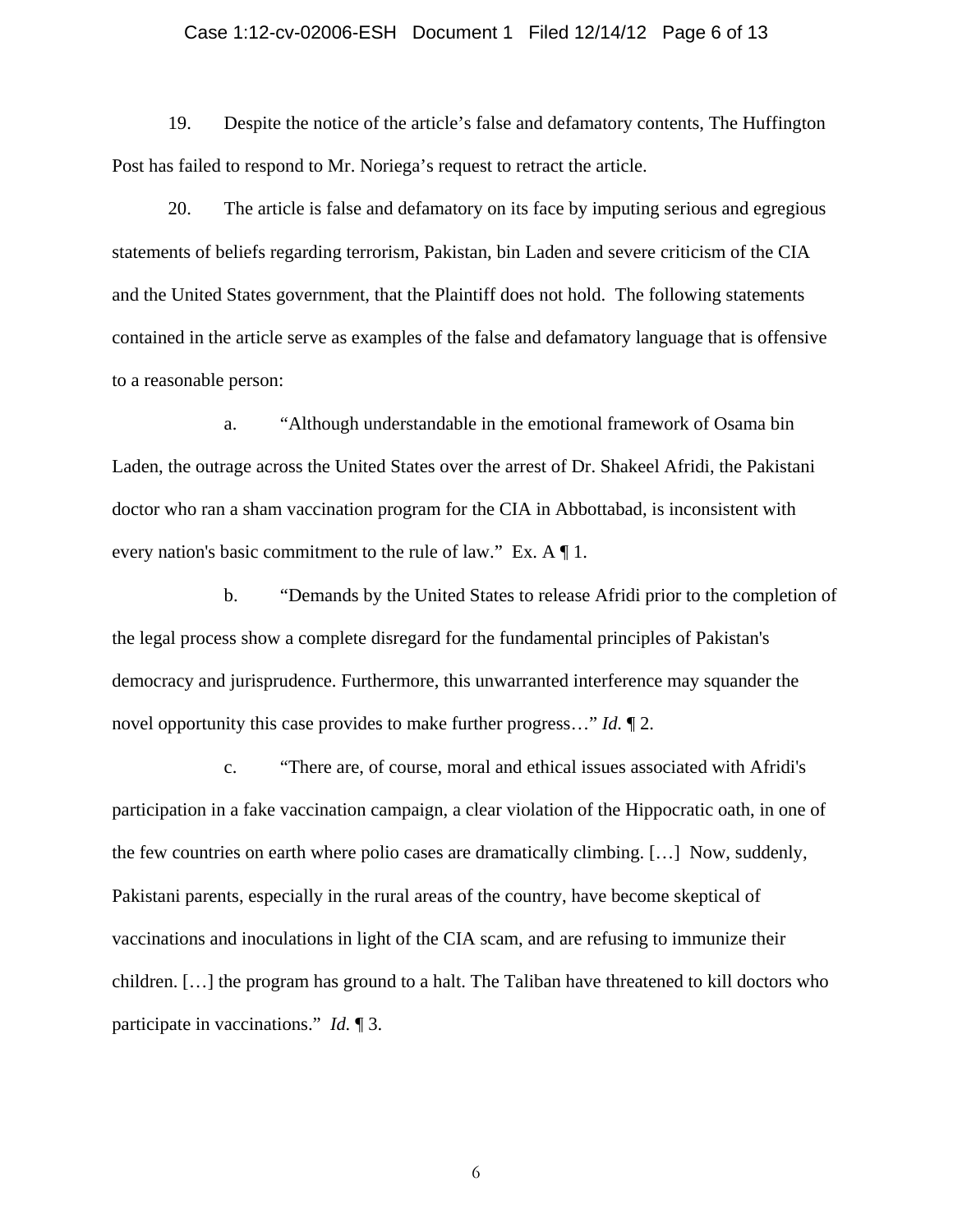#### Case 1:12-cv-02006-ESH Document 1 Filed 12/14/12 Page 7 of 13

d. "But let us examine the legal issues that are at the heart of the Afridi matter. Afridi was convicted and sentenced by a tribal Jirga in accordance with the Frontier Crimes Regulation (FCR), not for assisting the CIA in the bin Laden case, but for his links to Mangal Bagh […] Mangal Bagh is the leader of a militant organization that previously ruled large swaths of Kyber Agency and has consistently launched attacks against the government of Pakistan." *Id.* ¶ 4.

e. "Emotion is an indefensible ground for the United States government or the U.S. Congress to demand that Pakistan release a man who may or may not be guilty of criminal activity in Pakistan before the legal process is complete. U.S. efforts to coerce Pakistan into releasing Afridi not only undermine the sovereignty of Pakistan, but endanger the credibility of its democratic principles. Nations might not always understand or agree with the systems of other nations. For example, many in the world may not understand how in the United States it is legal for citizens to buy automatic assault weapons, like that used in the recent slaughter in Colorado, that are unrelated to hunting or self-defense. But these are moral and ethical questions that are irrelevant to the rule of law in America." *Id.* ¶ 8.

f. "Rather than criticize Pakistan, a nation founded on the rule of law like the United States should exercise patience and recognize this important step in Pakistan's legal jurisprudence." *Id.* ¶ 9.

g. "And to those who are demanding that Afridi, irrespective of guilt or innocence be pardoned because of the mitigating circumstances, let us be clear. The president of Pakistan can only exercise the power of pardon when an individual has exhausted all of his legal rights and sources of relief […] This too should be understood and respected in the United States. In a democracy, irrespective of emotion, the law is the law." *Id.* ¶ 10.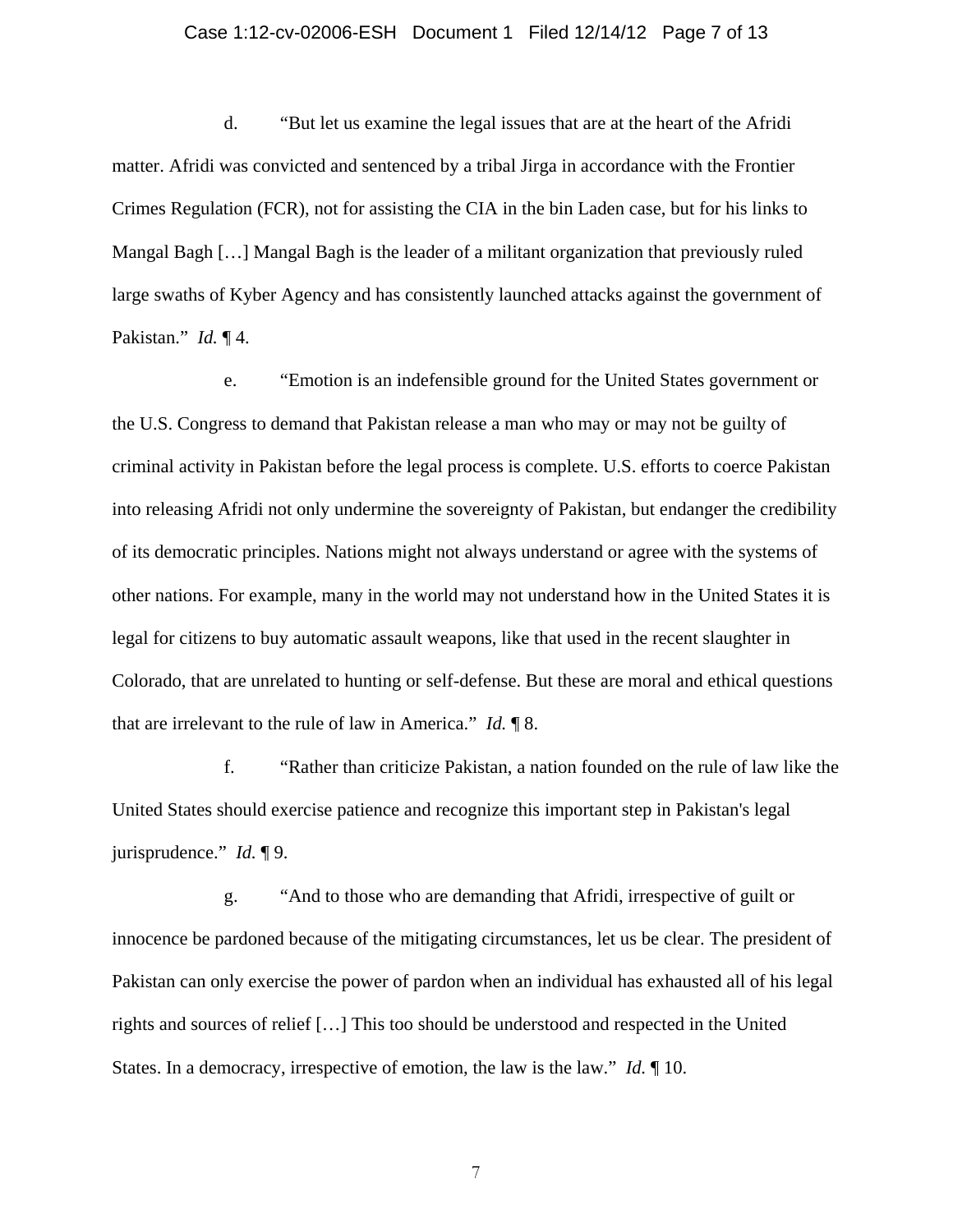## Case 1:12-cv-02006-ESH Document 1 Filed 12/14/12 Page 8 of 13

h. "As a sad footnote, thousands of innocent children all over Pakistan may be crippled for life with polio, and thousands of others may die from hepatitis, because the CIA ran a fake vaccination scheme. Perhaps the U.S. Congress, instead of threatening to cut off assistance to Pakistan over Afridi, should rather consider compensating his victims." *Id.* ¶ 11.

21. By maliciously and negligently allowing, approving, and assisting with the publishing of this article, Defendant defamed Plaintiff by making it appear that he blames the United States government and the CIA for running a fake vaccination campaign in Pakistan (a country with increased polio problems), has caused Pakistani parents not to inoculate their children, and caused the death of doctors by the Taliban in retaliation of the scam. Furthermore, the article portrays Plaintiff as accusing the United States of violating its commitment to the rule of law, acting on the whim of emotion, and attempting to coerce the Pakistani government to illegally release Dr. Shakeel Afridi by threatening to cut off its assistance to Pakistan. Plaintiff does not hold any of these beliefs and has never voiced any implication or otherwise in this manner.

22. The false and defaming article is available world-wide through the Defendant's website by looking up Plaintiff's name, searching for the title of the article, or by viewing other articles related to the same subject that are linked to the article. Further, search engines such as Google, Yahoo!, and Ask.com also link Plaintiff with the article.

#### **The Published Article Caused Plaintiff Serious Injury**

23. By publishing this false, defaming, and misleading article under Mr. Noriega's name, the article also placed him in a false light before the world-at-large, in a manner that would be highly offensive to a reasonable person, and has caused serious damage to Plaintiff's professional and personal reputation.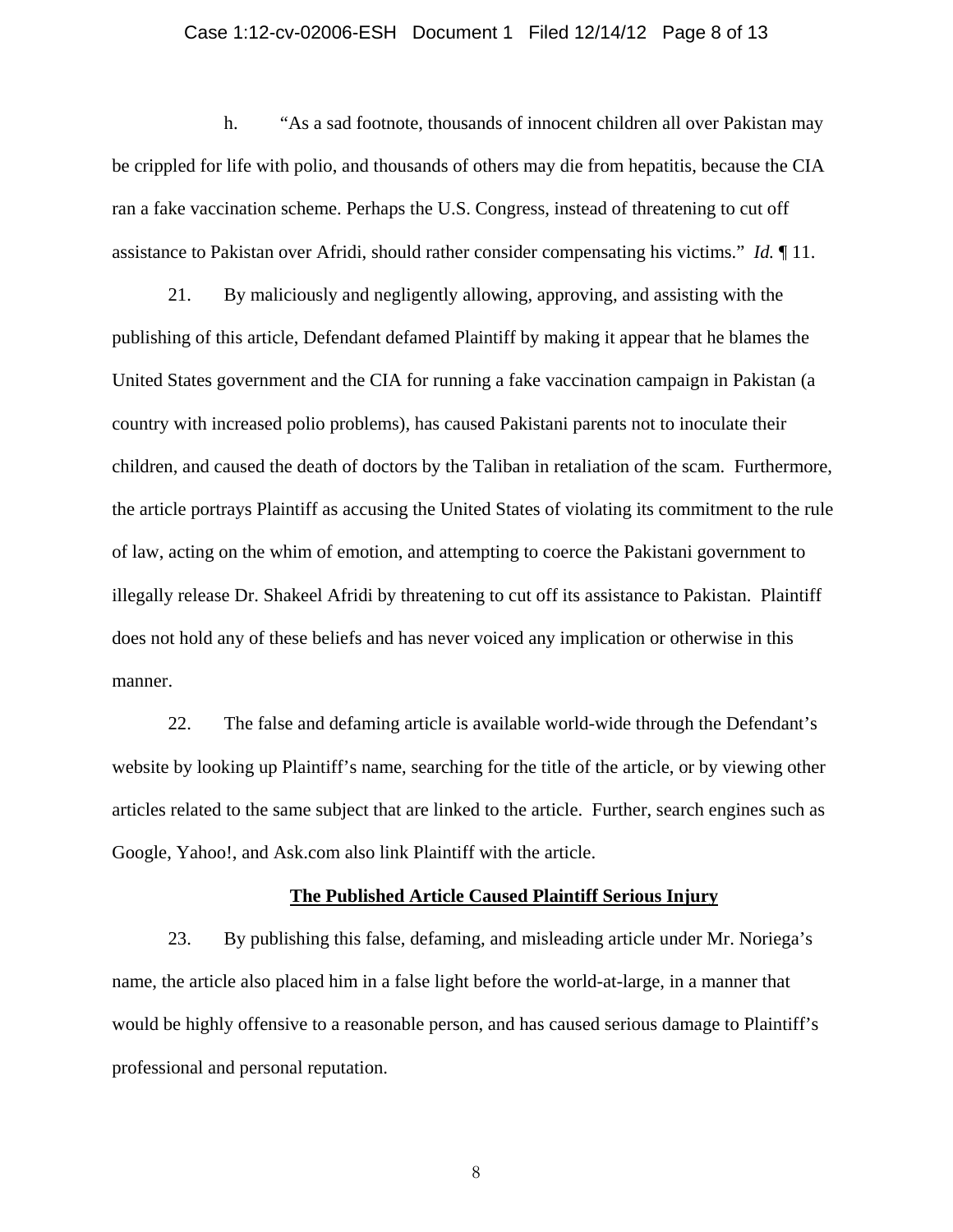## Case 1:12-cv-02006-ESH Document 1 Filed 12/14/12 Page 9 of 13

24. The publication of the article has placed him in serious jeopardy with the Department of Homeland Security regarding his immigration status and the ability to move freely between Panama and the United States for business and personal purposes. It also severely decreases the possibility of obtaining legal permission to conduct business in the District of Columbia and the United States through a work visa.

25. The publication of this false, defaming, and misleading article caused Plaintiff to suffer loss of personal reputation, embarrassment, personal humiliation, general emotional distress, and specifically, stress relating to possible negative ramifications on his U.S. travel and work visas.

#### **COUNT I: Defamation** *Per Se*

26. Plaintiff re-alleges and incorporates by reference paragraphs 1 through 25.

27. Defendant contributed to the editing and publishing of the article on its website, falsely identifying Plaintiff as the author and placing his picture alongside the article.

28. The article contains statements of opinions and beliefs not held by Plaintiff that have the effect of making Plaintiff seem anti-U.S. government and anti-CIA and are defamatory on their face.

29. Defendant published the article without privilege and without Plaintiff's consent.

30. The nature of the strong allegations, beliefs, and accusations regarding sensitive subjects such as terrorism, Pakistan, bin Laden and strong criticism of the CIA and the U.S. government should have heightened Defendant's due diligence in confirming the true identity of the person submitting the information as a "blog-pitch" before working with the person in writing and publishing the article on the Internet. Defendant acted with actual malice when it published the article either with actual knowledge that the article was not written by Plaintiff or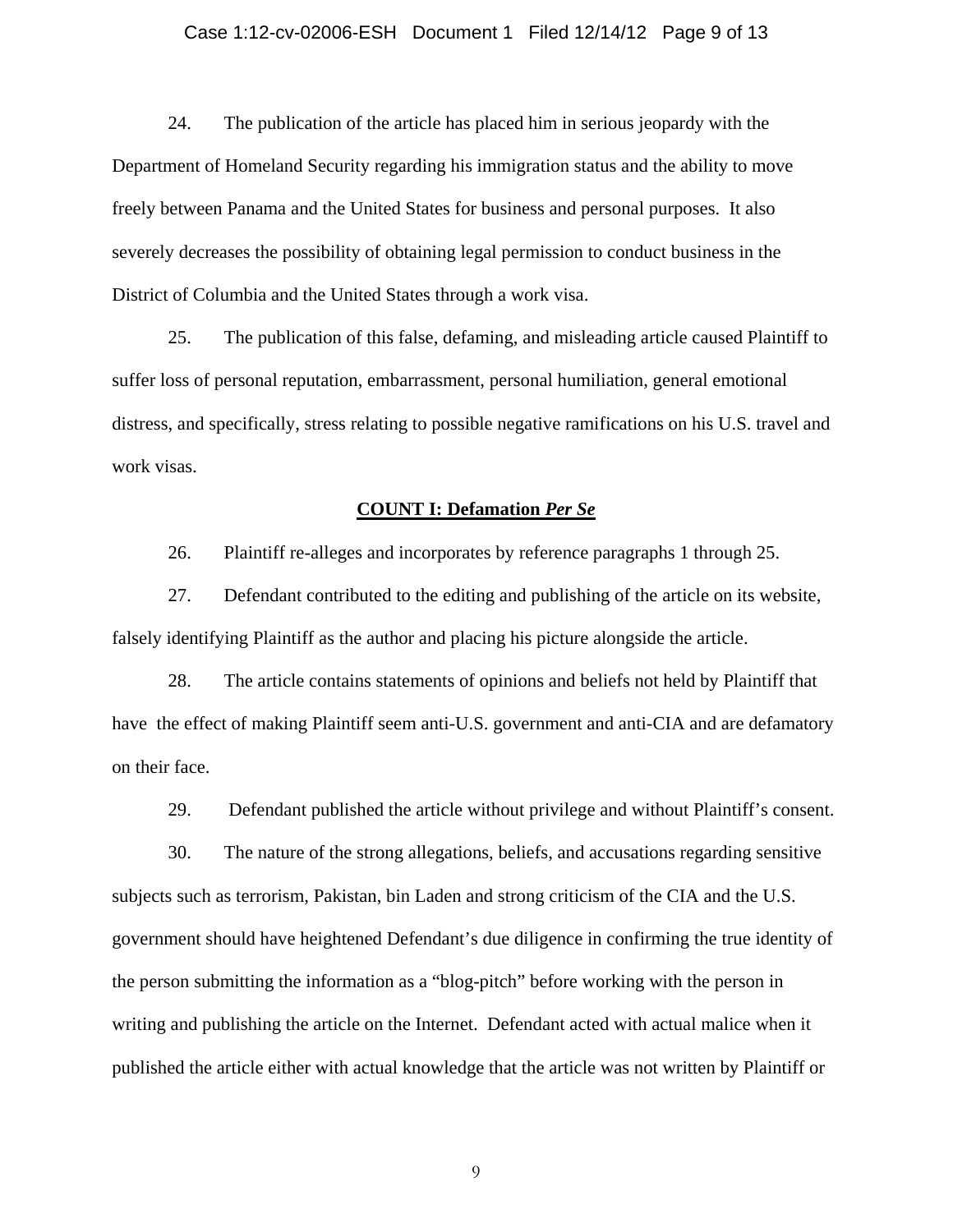#### Case 1:12-cv-02006-ESH Document 1 Filed 12/14/12 Page 10 of 13

with reckless disregard as to the true identity of the author. At a minimum, Defendant failed to exercise reasonable care under the heightened circumstances in verifying the true identity of the person who wrote and submitted the article to be published.

31. By ascribing the negative and false beliefs against the United States to Plaintiff, the Defendant defamed Plaintiff *per se* and has proximately caused injury to Plaintiff's professional reputation and credibility as an objective and serious international lawyer with strong understanding and ties with the United States. Specifically, the article has caused Plaintiff to suffer in the following manner:

a. Loss of his personal and professional reputation in Panama, the United States, and worldwide;

b. Loss of business opportunities in Panama, the United States and worldwide;

c. Limitations in future business prospects with his law firm;

d. A false implication attached to him that he is not able to objectively analyze the laws in the United States, or elsewhere, without pushing a political agenda or without criticizing the policies of the United States;

e. Being subjected to unwanted negative media attention and negative

reviews; and

f. Emotional distress, embarrassment and personal humiliation.

32. Even after Plaintiff informed Defendant in writing that he was not the author of the article, did not hold those beliefs, and requested an immediate retraction of the article, Defendant failed to do so.

WHEREFORE, Plaintiff respectfully requests that this Court enter judgment in his favor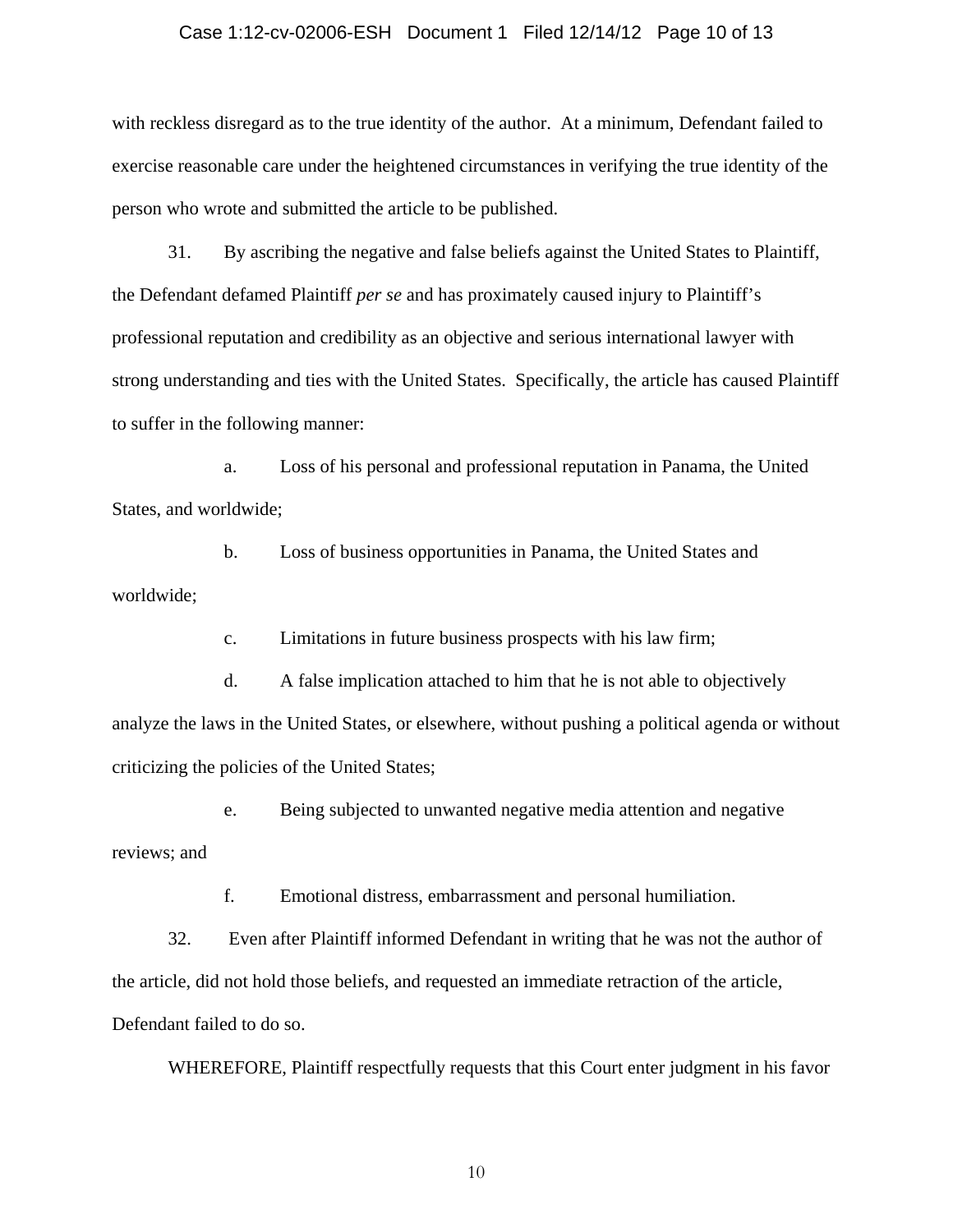#### Case 1:12-cv-02006-ESH Document 1 Filed 12/14/12 Page 11 of 13

and against Defendant, issue injunctive relief, including that Defendant issue a conspicuous retraction and correction of the record, monetary relief in the amount of \$3,000,000, or in such greater amount to be proven at trial, pre-judgment interest, and grant such other further relief that the Court deems appropriate.

# **COUNT II: False Light Invasion of Privacy**

33. Plaintiff re-alleges and incorporates by reference paragraphs 1 through 32.

34. Defendant contributed to the editing and publication of the false and defamatory article on its website, falsely identifying Plaintiff as the author and placing his picture alongside the article.

35. As soon as the article was published on Defendant's website, it immediately became accessible throughout the entire Internet through various links attached to the article and to Plaintiff's name.

36. The article contains statements of opinions and beliefs not held by Plaintiff that have the effect of placing Plaintiff in a false light, specifically, that he is anti-U.S. government, policies and anti-CIA. Such false light is highly offensive to a reasonable person.

37. Defendant published the article without privilege and without Plaintiff's consent.

38. The nature of the strong allegations, beliefs, and accusations regarding sensitive subjects such as terrorism, Pakistan, bin Laden and strong criticism of the CIA and the U.S. government should have heightened Defendant's due diligence in confirming the true identity of the person submitting the information as a "blog-pitch" before working with the person in writing and publishing the article on the Internet. Defendant acted with actual malice when it published the article either with actual knowledge that the article was not written by Plaintiff or with reckless disregard as to the true identity of the author. At a minimum, Defendant failed to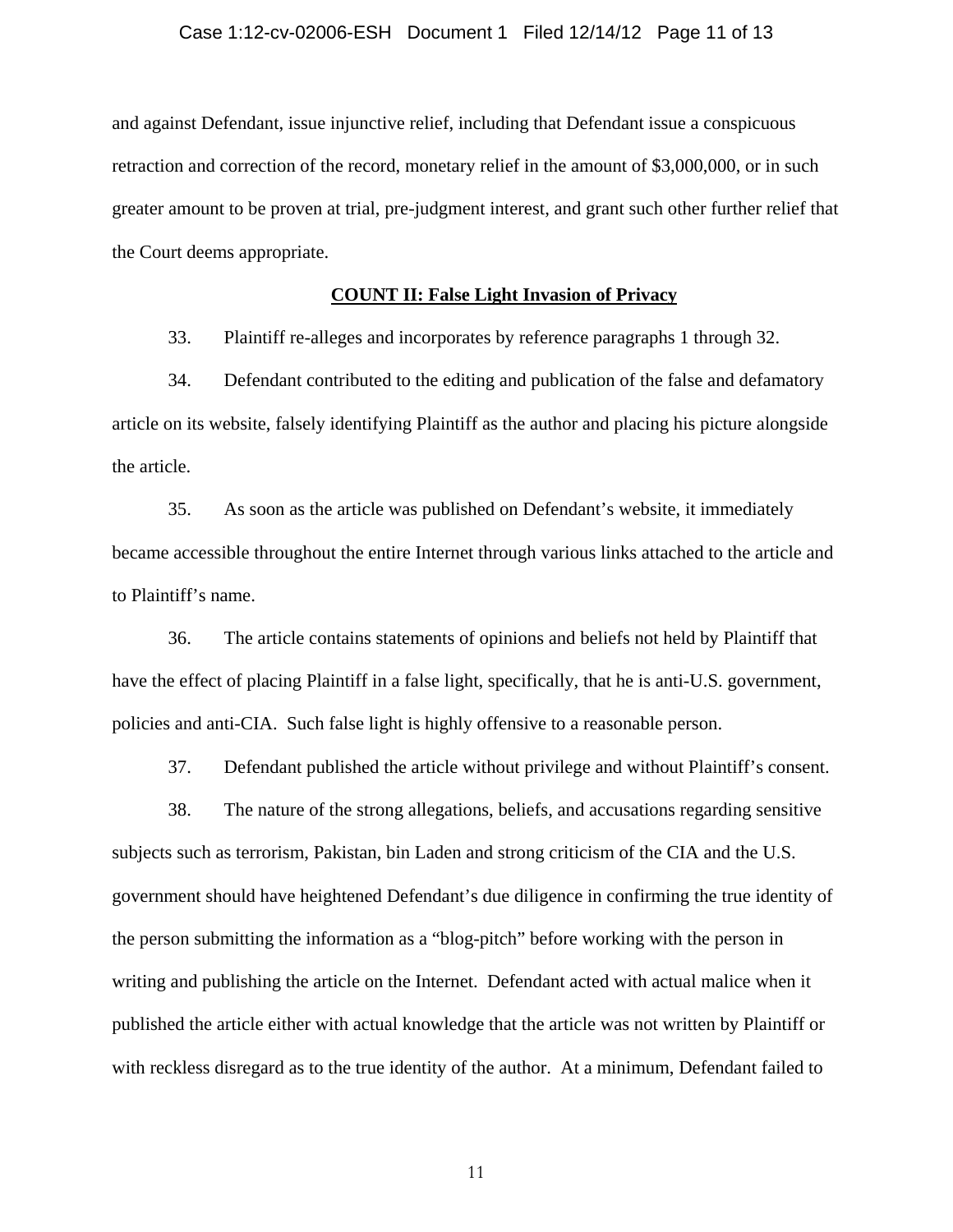#### Case 1:12-cv-02006-ESH Document 1 Filed 12/14/12 Page 12 of 13

exercise reasonable care under the heightened circumstances in verifying the true identity of the person who wrote and submitted the article to be published.

39. These defamatory falsehoods within the article ascribe to Mr. Noriega negative views that adversely affect his professional and personal reputation and credibility as an objective and serious international lawyer with strong understanding and ties with the United States. As a proximate result of the publication of the false and defamatory article, Plaintiff has suffered substantial damages, including but not limited to, loss of professional and personal reputation, emotional distress, embarrassment, and personal humiliation.

40. Even after Plaintiff informed Defendant in writing that he was not the author of the article, did not hold those beliefs, and requested an immediate retraction of the article, Defendant failed to do so.

WHEREFORE, Plaintiff respectfully requests that this Court enter judgment in his favor and against Defendant, issue injunctive relief, including that Defendant issue a conspicuous retraction and correction of the record, monetary relief in the amount of \$3,000,000, or in such greater amount to be proven at trial, pre-judgment interest, and grant such other further relief that the Court deems appropriate.

#### **PRAYER FOR RELIEF**

WHEREFORE, Plaintiff Mr. Noriega respectfully requests this Court to enter judgment in his favor and against Defendant the Huffington Post and issue an Order:

1) requiring a) Defendant to print a full retraction stating that Plaintiff is not the author of the article; b) remove all traces of the defamatory article; and c) close any account under Plaintiff's name;